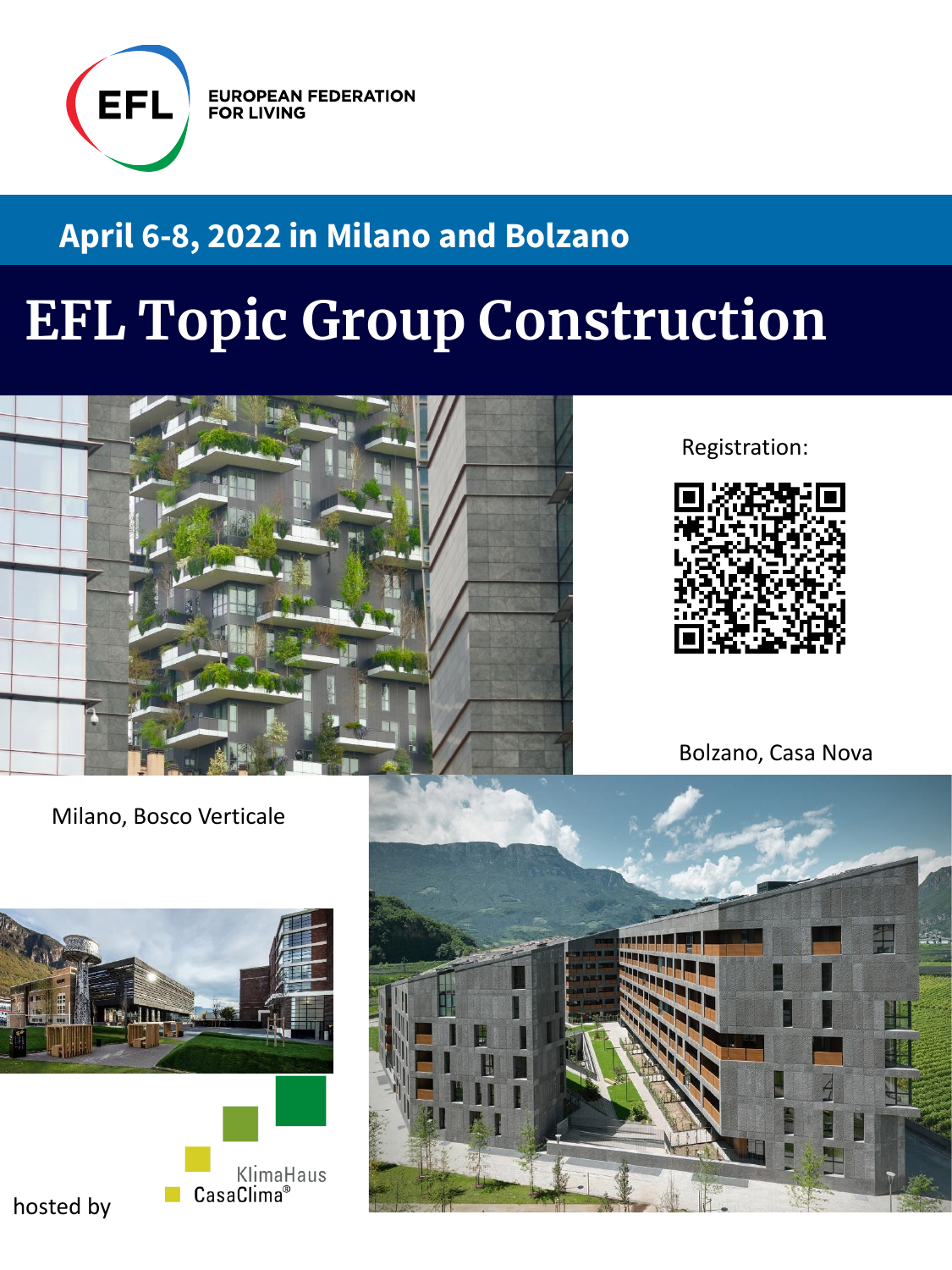

**EUROPEAN FEDERATION** 

# **We look forward to meeting you in Italy !**

Eric Danesse, Vilogia, Topic Group leader Uwe Staffler, Casa Clima/ Klimahaus Joost Nieuwenhuijzen, EFL

## **Please the attent the first on site meeting of EFL in 2022 !**

We are very happy to offer you a great and varied programme of the topic group Construction. On the first day we will vist the spectacular and world renowned bulding '**Bosco Verticale in Milano**. This will be a guided tour where you will learn about the sustainable and architectural highlights of this buidling and the surrounding area, Porta Nova.

On the second and third they we will be in **Bolzano**, the capital of the Dolomites. With a background of 3000 m mountains, this city is proud to be one of the 'Climate Municipalities' in Europe. We will interact and learn about sustainable building and construction, visit the new area 'Casa Nova' in Bolzano Sud and have an 'aperativo'in a very special winery of the City of Bolzano, located in a Casa Clima certified building. Next to interesting exchanges, we will also take care for high quality Italian food. This 3 day meeting will include 2 site visits. Transport between Milano and Bolzano will either take place via train, or alternatively by bus (depending on the numbers).

An early booking of your accomodation is essential. We pre-booked a number of rooms for a very accessible price of €130 per night inc breakfast. This will be the four star **Sheraton Hotel Four Points.**

# **Meeting Venue 7 & 8 April: Agenzia CasaClima / KlimaHaus**

Via Alessandro Volta 13 A Bolzano, Italy

# **Transport to Milano**

Airports: Milano Linate, Milano Malpensa, Milano Orio al Serio (Bergamo) Train: Milano Centrale Station can be reached by high speed trains from France, Switzerland, Germany.

# **Transport to Bolzano**

Airports: Bolzano has a small airport with frequent connections to London and German cities. Better served airports are Verona (150 km, direct train), Innsbruck (125 km, direct train) or Treviso (200 km, change train at Verona) .

Train: Bolzano is well connected by train from Munich in the North or Verona from the South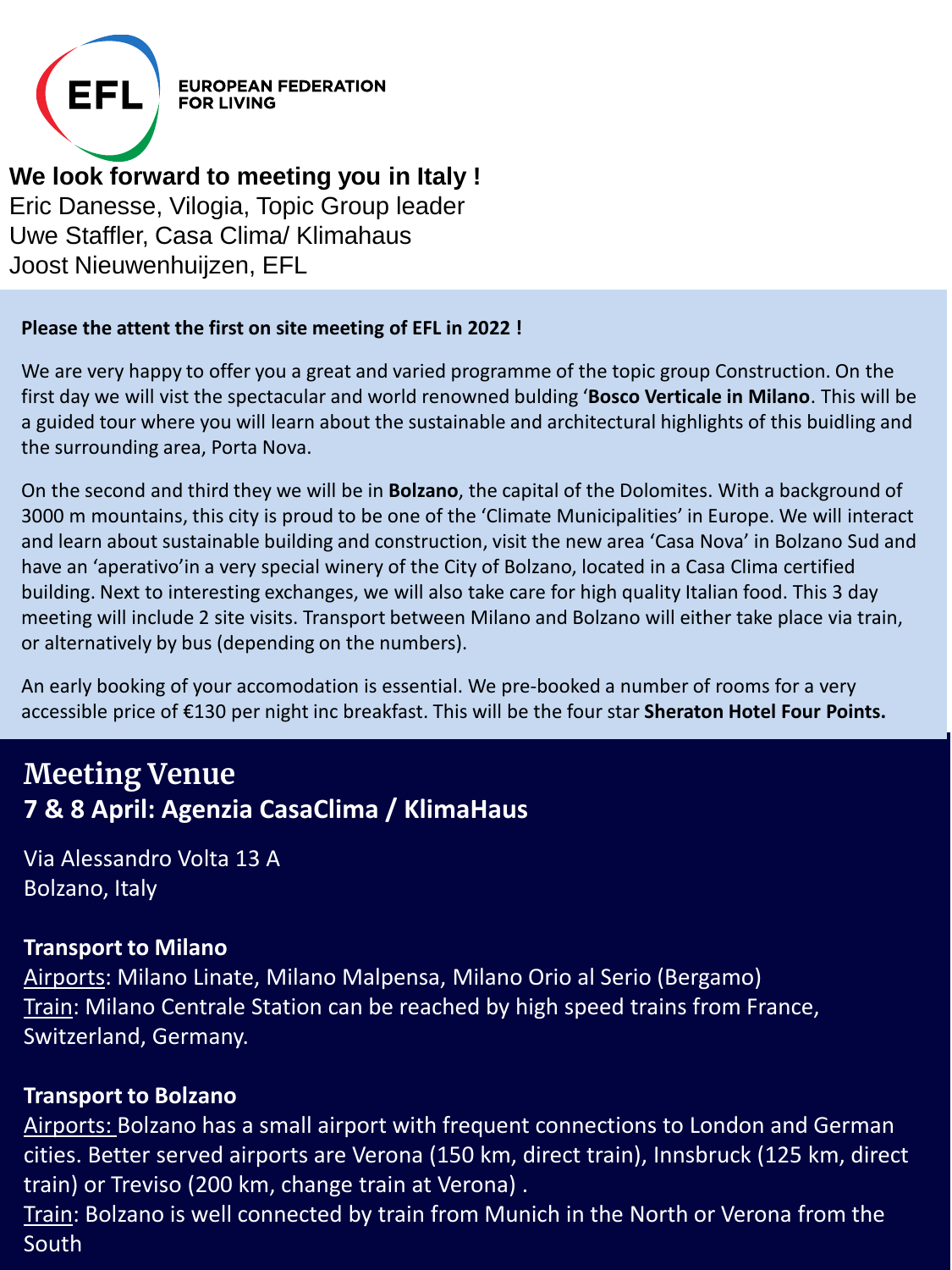

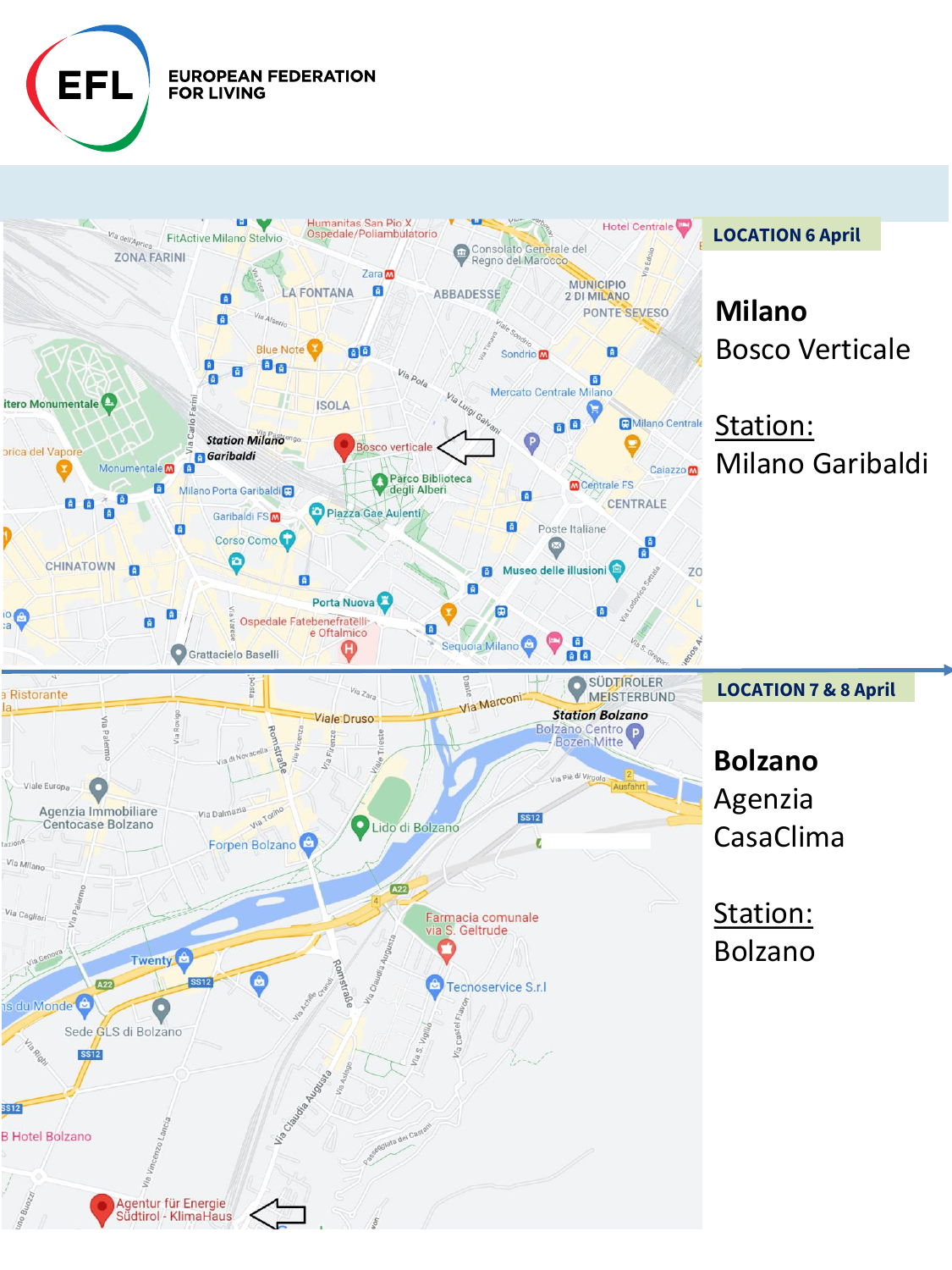# AGENDA TOPIC GROUP CONSTRUCTION



**EUROPEAN FEDERATION FOR LIVING** 

# **WEDNESDAY APRIL 6 2022**

**13.00**: **Arrivals participants Stazione Garbaldi, Milano**

#### **13.15-15.00: Guided Tour**

- Tower Bosco Verticale, Milano
- Zona Porta Nova, City of Milano

**15.00-15.30**: **Subway trip** to Station Milano **Centrale** 

**15.45- 18.30 Train to Bolzano**

**18.30-19.30 Check in Hotel**

**20.00 Diner in Restaurant Batzen Häusl** Via Andreas Hofer, 30 Bolzano

# **THURSDAY APRIL 7 2022**

*Location: Casa Clima*

### **9.00 Welcome and Opening**

- Joost Nieuwenhuijzen
- Eric Danesse

**9.15 Introduction to CasaClima** - Ulrich Santa, Director General of Casa Clima

**10.00 Member Presentations** State of the art presentation about their efforts of decarbnonisation their buildings

# **11.30 Coffee Break**

### **11.45 Intro to the Site Visit**

- Gianfranco Binotti, technical Director of IPES Bolzano, the public housing company of the Province Südtirol/ Alto Adige.

Topics: projects Sinfonia (EU funded) and the Sustainable neighborhood Casa Nova.

**12.10 Presentation City of Bolzano**

**12.30 Lunch in 'Noisteria Café e Restaurant'** Via Alessandro Volta 15

**13.30-16.30**: **Site Visit** Projects of new construction and deep renovation in Bolzano.

**Visit of the area Casa Nova, the newest sustainable neighborhood in Bolzano, covering also green roofs and sustainable district heating.**

**16.30-18.00**: **Wine Tasting** Cantina/ Kellerei Bolzano/ Bozen Casa Clima certified.

### **19.30 Dinner** *tbc*

**FRIDAY APRIL 8 2022** *Location: NOI Chapel*

**9.30-9.40 Opening and recap**  - Eric Danesse

**9.40- 10.10 Speaker Wolfgang Sparber** Director at EURAC: Research Institute on Renewable Energy

**10.10- 10.30 Q&A**

**10.30- 10.50 Coffee Break**

**10.50- 12.15 Workshop** Renewable Energies

**12.15 -12.30 Group Discussion: next topic**

# **12.30 Sandwich lunch and good bye**

**Venues** : **7 April: Casa Clima (NOI Techpark)** Via Alessandro Volta 13 A, Bolzano, Italy **8 April NOI Chapel (NOI Techpark)** Via Alessandro Volta 13 A